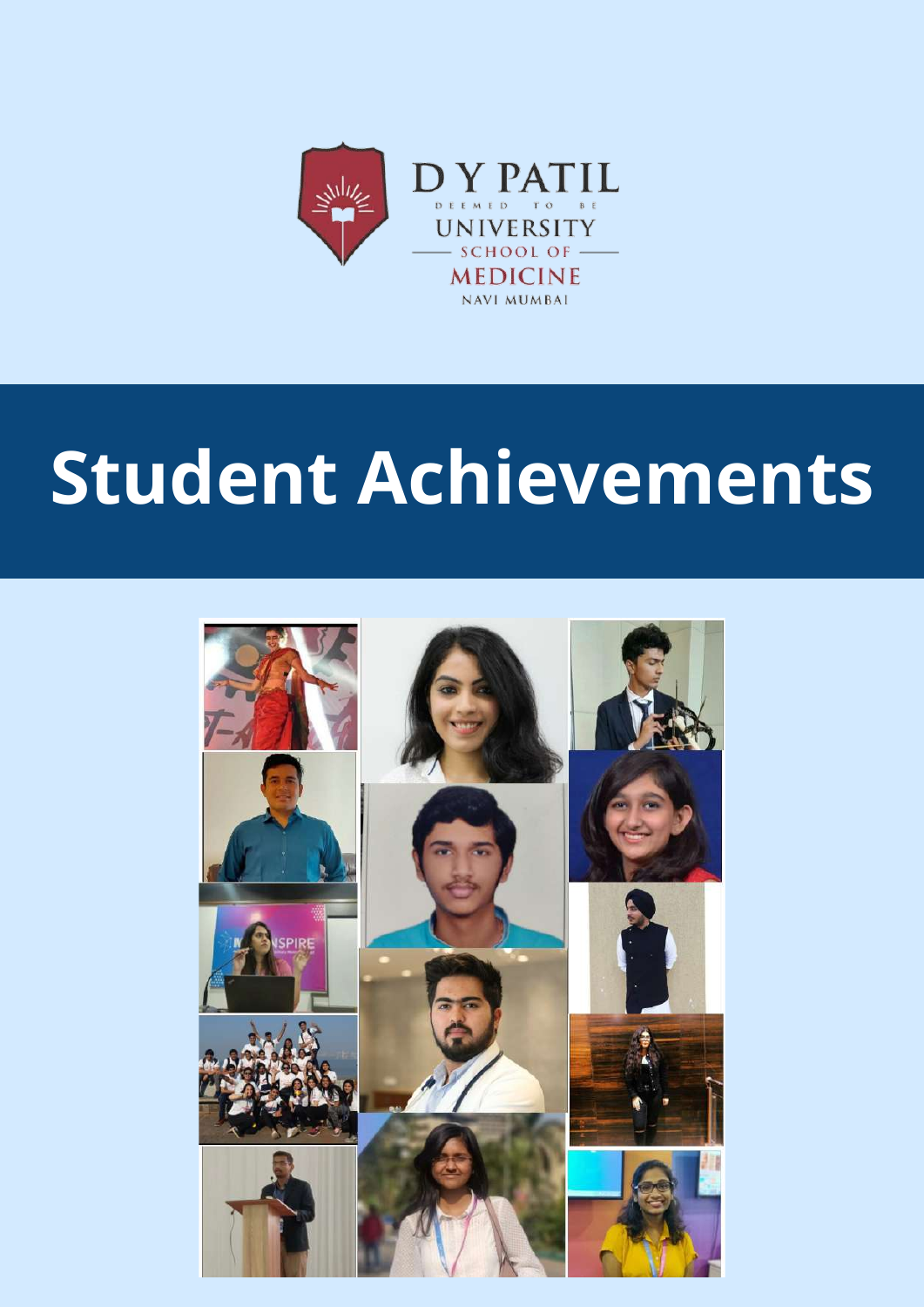

Academic Achievement:

2nd Prize – Poster Presesntation on Free Radicals in Enlighten 2015 held at DY Patil University, School of Medicine

3rd Prize in E-Postre/Paper Presentation at Medinspire 2019 on Primary Dysmenorrhea in Nulliparous Females The above Research was also selected and approved by ICMR

Founding Member and Organizing Secretary – National Medical Conference ( Colloquium – 2018 ) at DY Patil University, School of **Medicine** 

Clinical Internship :

Cardiology Consult – Mount Sinai Beth Israel( New York , USA ) Internal Medicine – LaSante Medical Center & SUNY Downstate **Medical Center (Brooklyn, NY)** 

Co- Curricular:

Gender Champion & Student Representative - DY Patil University , School of Medicine Felicited by Senior Inspector Aphonso, Nerul Branch – (2015 to present)

Student representative - Gender Sensitisation Committee, DYPSOM

Co-General Secretary - DY Patil University , School of Medicine – (2016 to 2017 )

Medical Team ( FIFA World Cup U17 India ) – 2017

Medical Team ( Justin Bieber Purpose World Tour India ) - 2017

Venue Administrative Officer & Medical Team , DY Patil Stadium – OnePlus Music Festival featuring Katy Perry & Dua Lipa.

Venue Medical Co-ordinator, DY Patil Stadium – BAPS Swaminarayan Program on 5th December,2019

Venue Administrative Officer & Medical Team , DY Patil Stadium – U2 The Joshua Tree Tour on15th December,2019

Sports :

2nd place (Carrom) two consecutive years in Olympia an Intra College Sports Fest at DY Patil University



#### Dr. Krittika Bhatia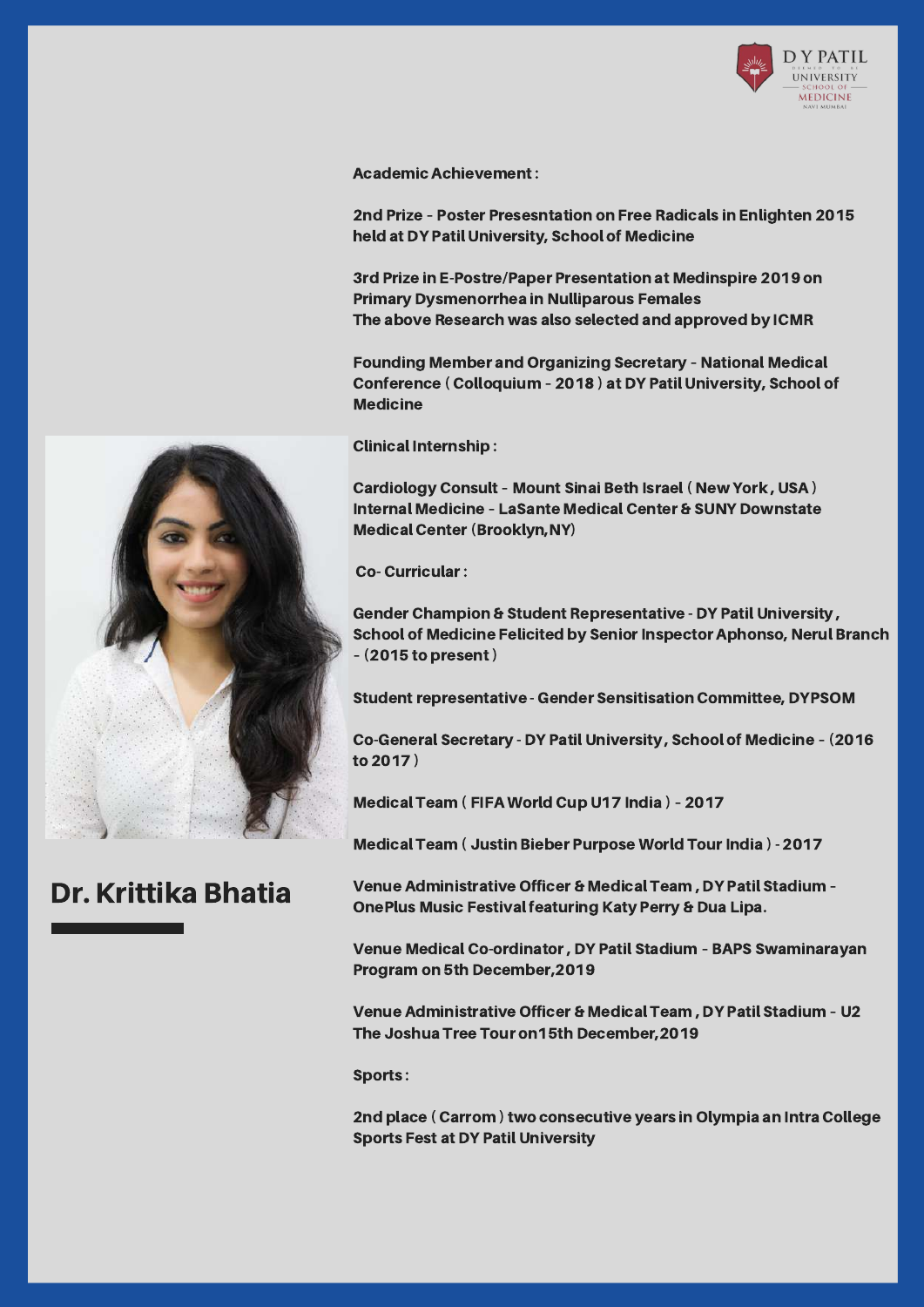



Dr. Arham Peerzada

**Brand Manager at Redbull India PVT LTD**

**Medical Officer at FIFA U-17 World Cup, India 2017.**

**Medical Officer – Justin Bieber Purpose World Tour, 2017**

**Medical Officer at the 'Worlds Biggest Guestlist Event' -Guestlist4Good.**

**Medical Officer at the U2 Joshua Tree Tour, India 2019**

**Medical Officer for the One Plus Music Festival featuring Katy Perry and Dua Lipa.**

**Intern at Zomato PVT LTD.**

**General Secretary D Y Patil University School Of Medicine 2015-2016.**

**Public Relations Officer – Rotary District 3141**

**President – Rotaract Club Of Lekarz 2014-2015**

**RedBull National CC Conference – Winner of 'Best Media Outcome' Award.**

**Delegate – RotAsia 2016, Sri Lanka.**

**Project Manager - Wiiings Lounge, D Y Patil University School Of Medicine**

**Project Manager - RedBull Tour Bus Presents – Nucleya at Aura 2018**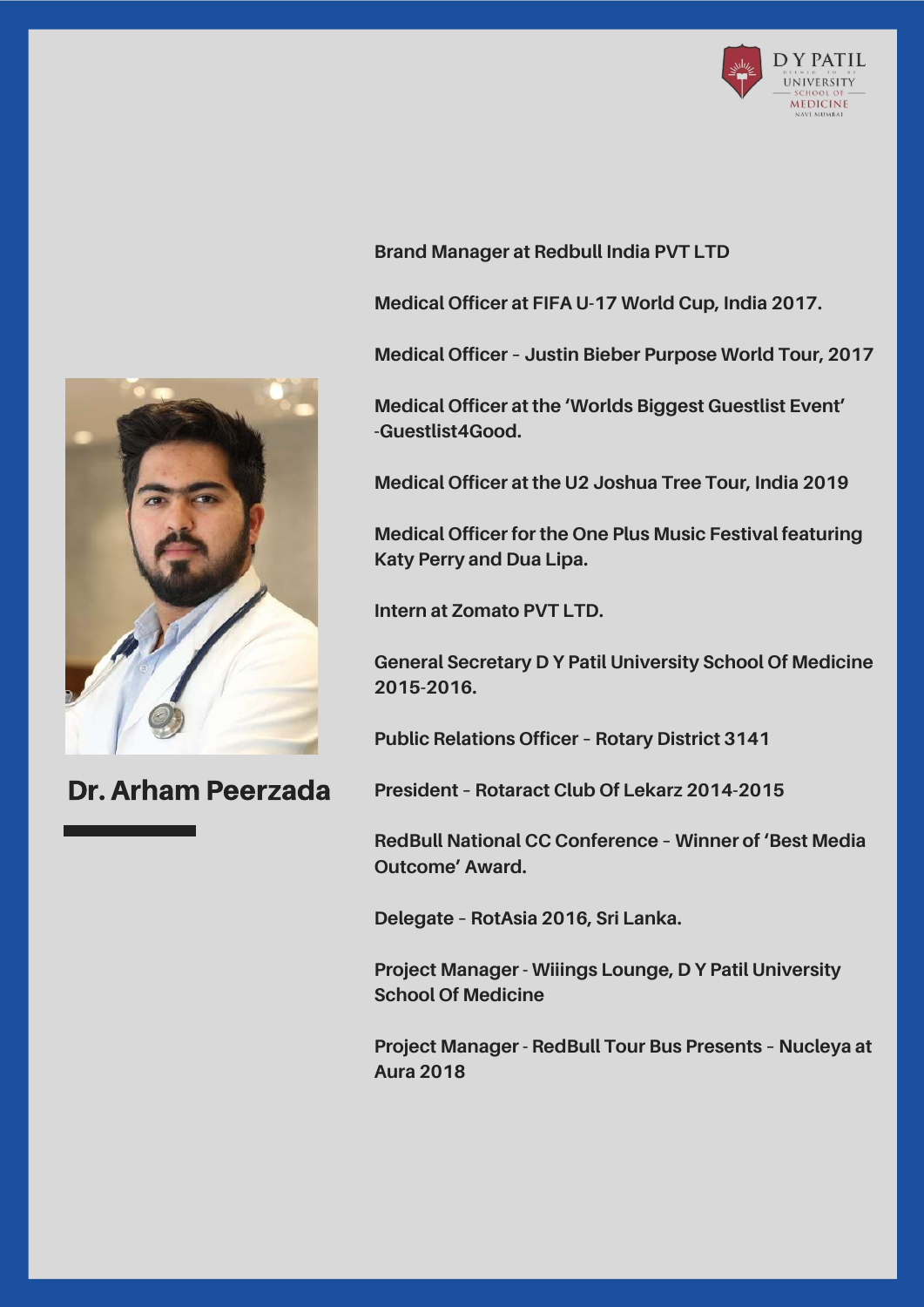





### Bahadur Rhea



**1st postion in Elseviers medical quiz**

## Tanushri Tetarbe

**3rd Prize - Paper Presentation on Perception and Attitude towards the risk factors of obesity in medical students in Medinspire 2019 at DY Patil University and 2nd Prize in HRIDAYA 2019 at Terna Medical College**

## Soham Chaudhary

**Gold medal -UG paper presentation Trinity LTMMC 2018 Gold medal- UG paper presentation Trinity LTMMC 2019 Silver medal- UG paper presentation at K.J.Somaiya Silver medal - UG debate at Hridaya Terna medical college**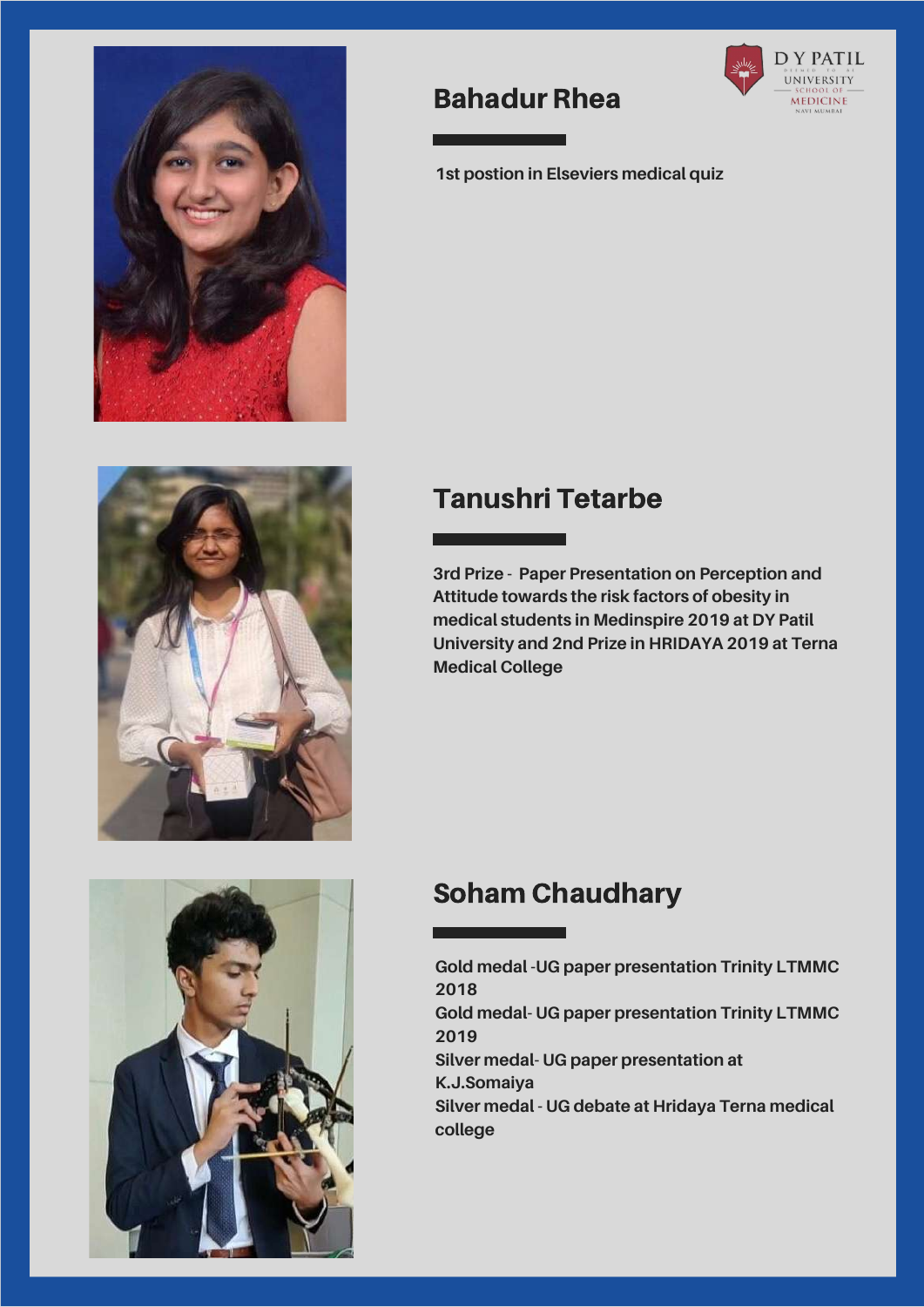



#### Mrunmayee More



**Poster presentation on Stem cell therapy in Medinspire conference**

### Pritesh Jadhav

**3rd Prize for Excellence in Physiology award of the year 2018-2019**

**Pritesh Jadhav, Ishita Diwedy and Pradyumna Tembhekar secured third place in intercollegiate quiz**

**" Quizathon ", held in Hridaya 2020, an annual medical conference in Terna Medical college**



## Prasad Sanjivan Kakade

**Paper Presentation on Knowledge, Attitude , and behavior of healthcare professional towards Drug Promotional Literature distributed By Pharmaceutical companies in Tertiary Care teaching Hospital during MEDINSPIRE 2019 at DY Patil University and also at Grant Medical College**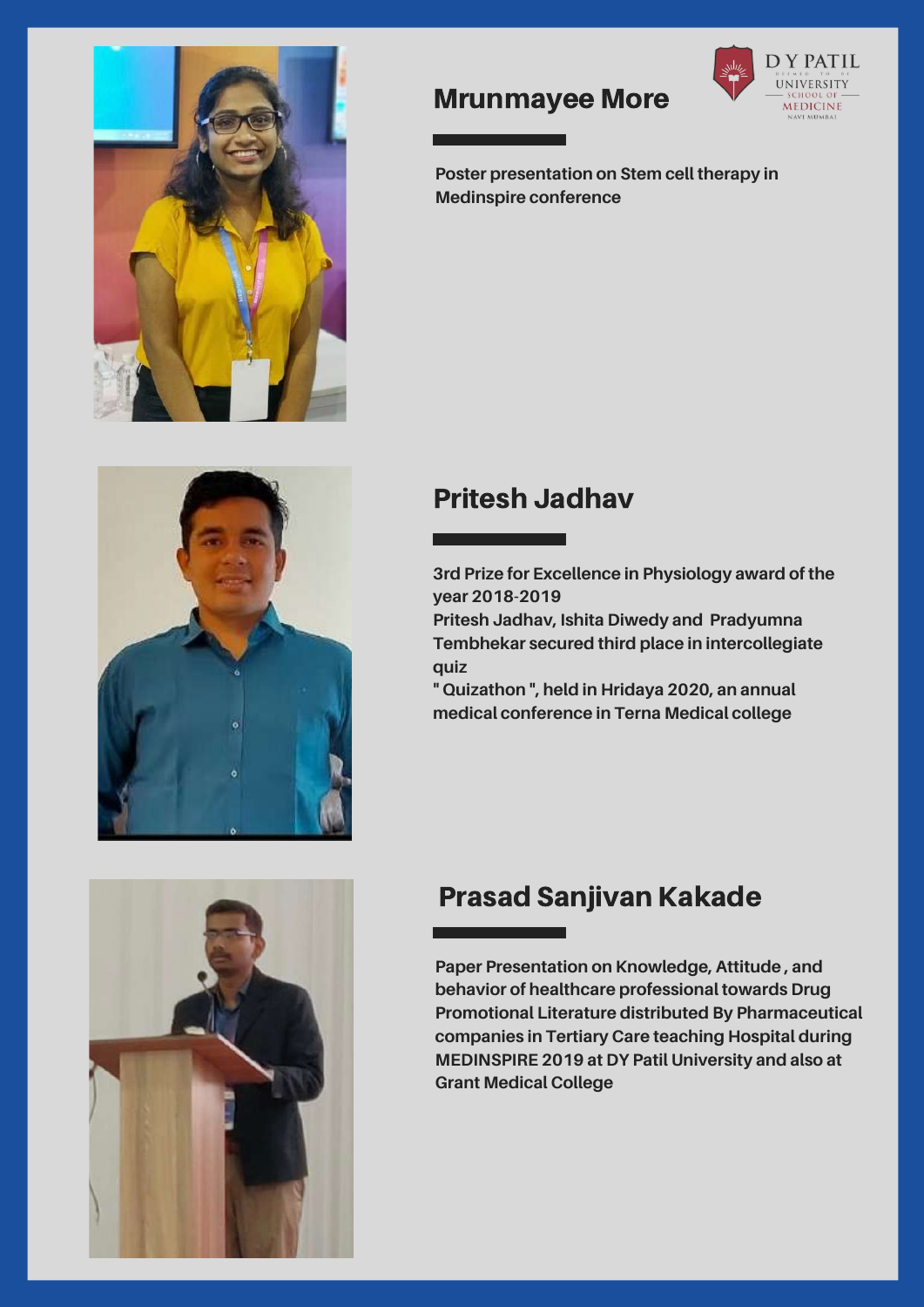





#### Hritika Sharma



#### Janvi Kataria

**Winner for clinical treasure hunt held at Junior World Congress at CMC, Ludhiana (April 2019)**

**Participated in e-poster competition at Junior World Congress at CMC, Ludhiana (April 2019)**

**E-poster poster presentation competition at Medinspire, DY Patil University (February 2019)**

## Oaj Singh

**Represented DY Patil University, School of Medicine at regional microbiology and pharmacology Quiz held at Grant Medical College**

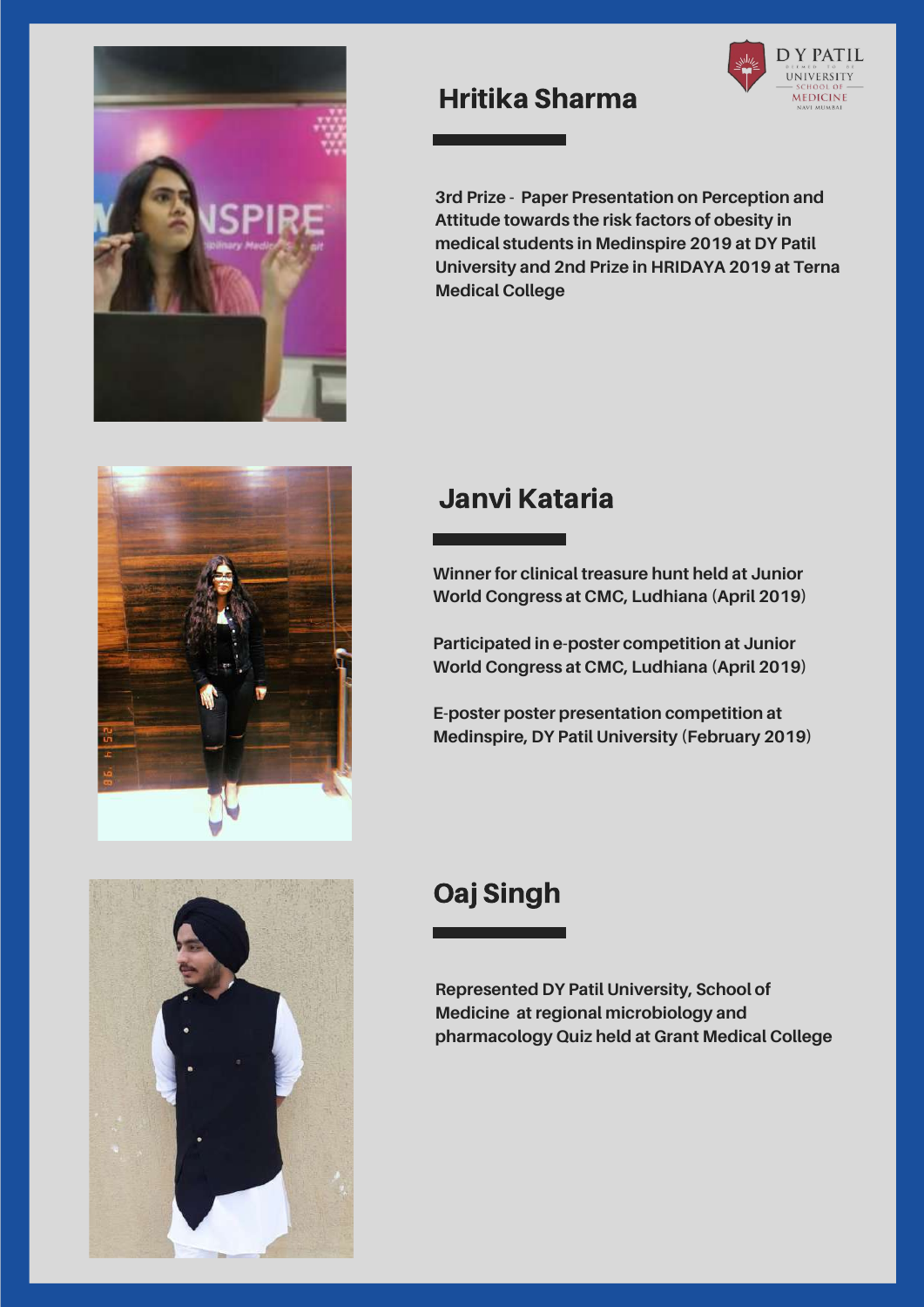

#### **Oral Paper Presentation:**

**1. Pharmacoeconomic study of antiretroviral agents available in India. (Medinspire-International conference- D Y Patil university 14th-16th February 2019)**

**2. A KAP study regarding antimicrobial resistance and usage amongst the second-year medical students. (Medinspire-International conference- D Y Patil university 14th-16th February 2019)**

**Research Publications:**

**1. Pharmacoeconomic study of antiretroviral agents available in India. [International Journal of basic and applied medical research; March 2019 Vol 08, Issue -2, P. 390-397}.**

**2. A KAP study regarding antimicrobial resistance and usage amongst the second-year medical students. {World Journal of Pharmaceutical Research; April 2019, Vol 08, Issue –06, P.951-958}. DOI: 10.20959/wjpr20196-14820**

**3. Evaluation of drug promotional literatures (DPLs) as per world health organization (who) criteria {World Journal of Pharmaceutical Research; July 2019, Vol 08, Issue –08, P.842- 850}.DOI: 10.20959/ wjpps20198-15351**

**4. Analysis of Hematinic preparations available in Indian market. Journal of Medical pharmaceutical and allied sciences, Vol 8; Issue-04, 847, July 2019, 2300-2307.**

**5. Assessment of Knowledge of 2nd Year Medical students Regarding Promotional Drug Literature using the World Health Organization Criteria Journal of Medical Sciences and Health. Journal of Medical Science Health / May - Aug 2019 Vol 5 Issue 2,Pg.24-27.**

**6. Prescribing pattern of anti-diabetic drugs among diabetic outpatients in a tertiary care hospital International Journal of Modern Pharmaceutical Research Nov 2019, 3(6), 55-59.**

**7. Numerical skills and drug calculation abilities of nursing students: an Assessment study. {World Journal of Pharmaceutical Research; 2019, Vol 08, Issue 12, Pg.852-858.}**

**8. Competency in calculating drug doses in a cross-sectional study amongst second year, third year and final year nursing students Int. J. Pharm. Sci. Rev. Res.,59(2) Dec 2019; 91-94.**

**9. Drug utilization pattern of metformin with its different fixed dose combinations used in diabetic patients attendingdiabetes clinic of a tertiary care teaching hospital in Navi Mumbai Pradnya Deolekar et al, J. Global Trends Pharm Sci, March 2020; 11 (1): 7211 - 7217**

**Poster Presentation**

**1. Antibiotic Resistance (COLLOQUIUM- D Y Patil university 6th-8th April 2018)**



#### Prathmesh Deolekar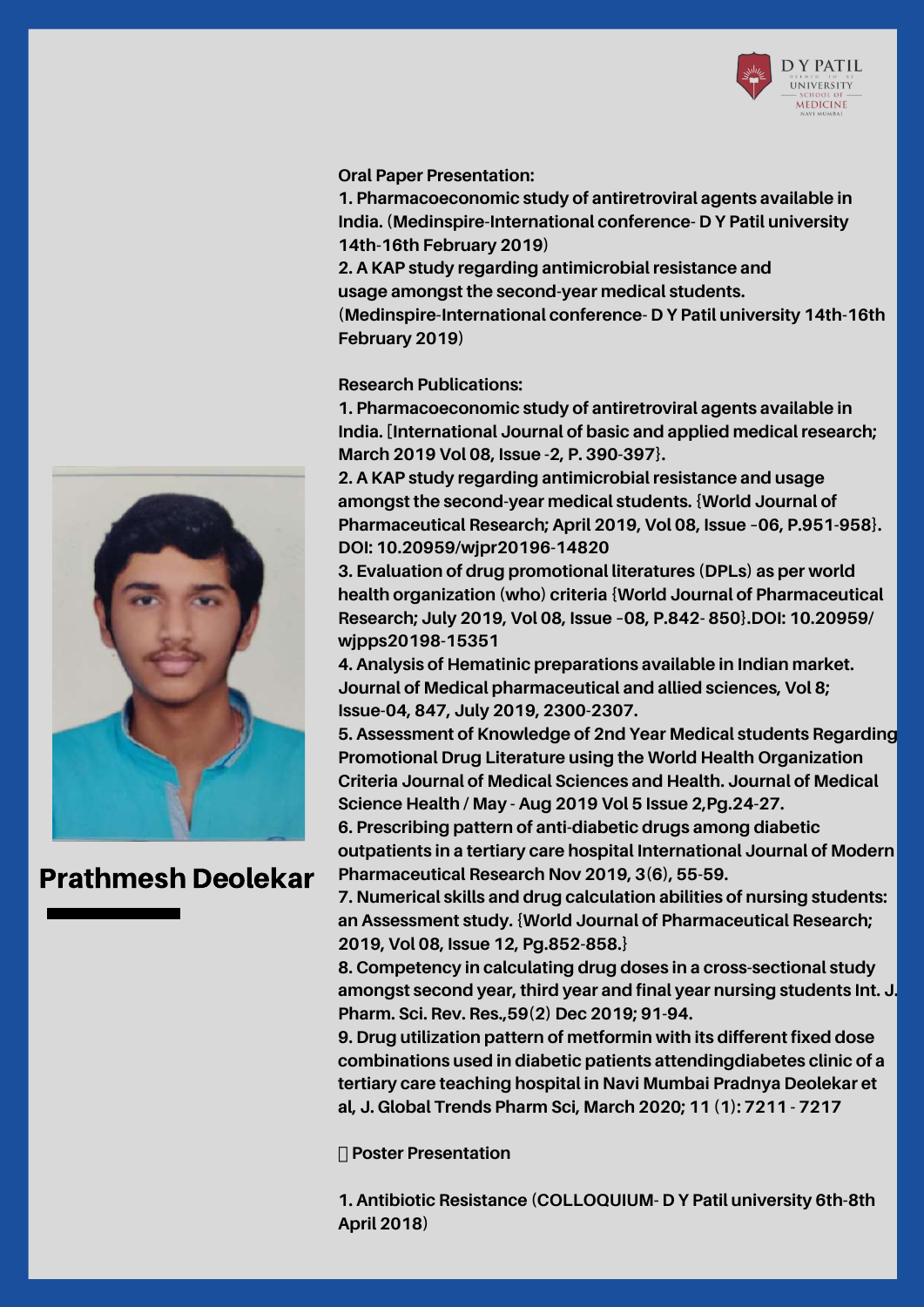





## Ishani Joshi



**2 times olympia table tennis girls winner**

**2 times adrenalyn table tennis girls runner up**

**Kj saumaiya college stream sports festival runners up in table tennis girls**

### Shruti Joshi

**Olympia winner in table tennis for 2018 and 2019 Adrenalyn winner 2018, 2019 Runners up in sports saga (Institute of chemical technology) 2nd runner-up in avaahan(iit bombay sports fest) National table tennis player(8times)**

## Aanchal Dogra

**First year MBBS student, got 1st prize in inter-college solo dance competition which was organised by DY Patil BioTech college.**